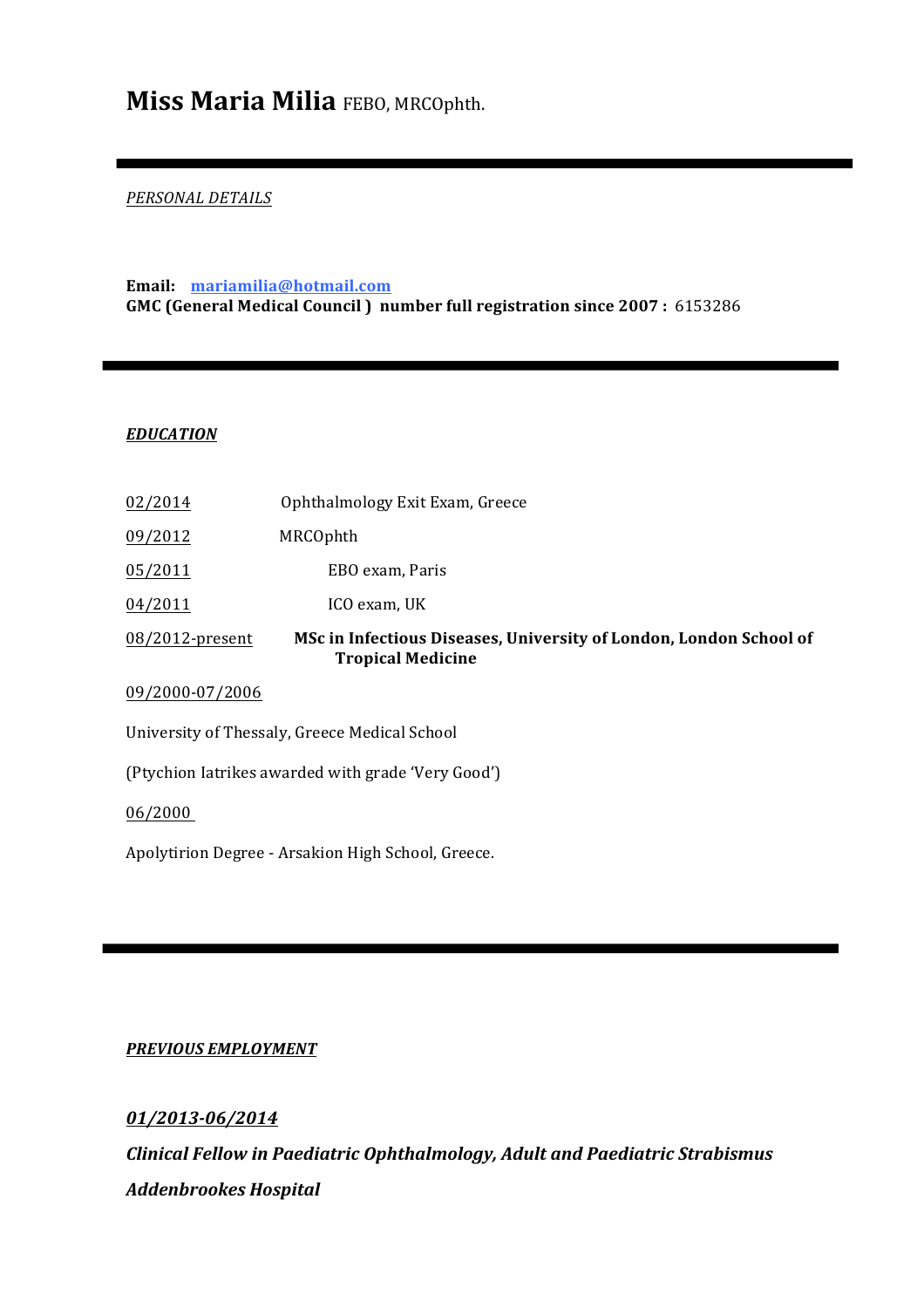*Cambridge, UK*

*08/2010-12/2012 Specialty Trainee in Ophthalmology Attikon University Hospital Athens Greece*

*01/2008-08/2010 Specialty Trainee in Ophthalmology Oxford and London Deanery Rotation*

#### *ELECTIVE*

08/2004-09/2004 Department of Gastroenterology, Dr.R.Pollok. St Georges Hospital Medical School, London

#### *PUBLICATIONS*

*1. "Improving management of R3 (Proliferative Diabetic Retinopathy) patients at screening-reaudit"* **M.Milia**, V.Barrett, S-L.Watson European Journal of Ophthalmology, Vol 19, Issue 3, 2009

*2. "Pseudoexfoliation and opacification of intraocular lenses"* **M.Milia**, A.Konstantopoulos, P.Stavrakas, A.Toufeeq Case Report Ophthalmol. 2011 May;2(2):287-90. Epub 2011 Aug

#### *3. The use of amniotic membrane in trabeculectomy for the treatment of primary openangle glaucoma: a prospective study.*

Stavrakas P, Georgopoulos G, **Milia M**, Papaconstantinou D, Bafa M, Stavrakas E, Moschos M. Clin Ophthalmol. 2012;6:205-12. Epub 2012 Feb

## *4. Long-term results of half-fluence photodynamic therapy for chronic central serous chorioretinopathy.*

Rouvas A, Stavrakas P, Theodossiadis PG, Stamatiou P, **Milia M**, Giannakaki E, Datseris I. Eur J Ophthalmol. 2011 Sep 16:0

*5."Unusual case of Orbital Apex Syndrome after chalazion excision."* **M.Milia**, P.Theodossiades, M.Papathanassiou Accepted for publication Cl.Exp.Optometry Aug 2012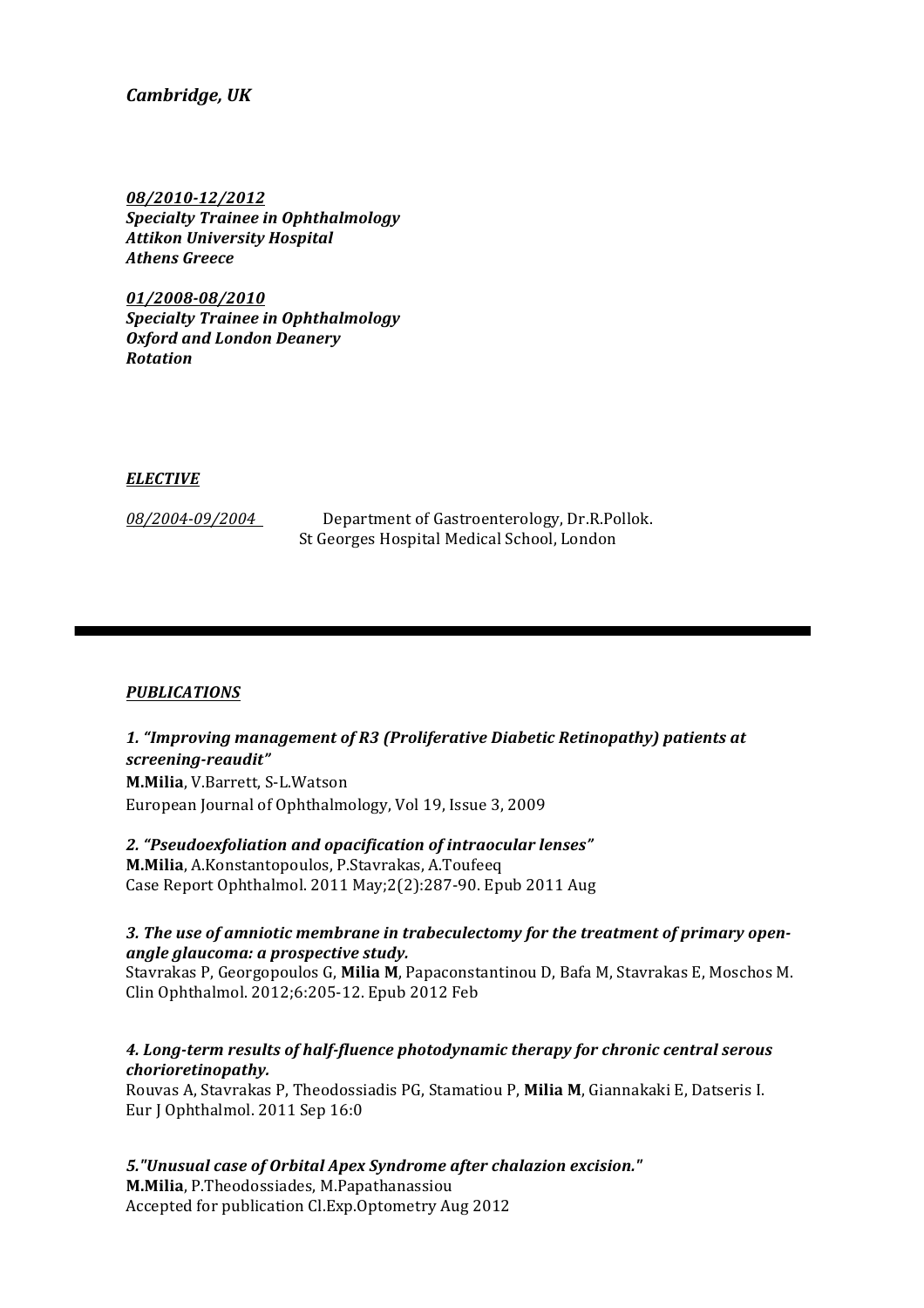*6."Predictability of postoperative visual acuity in patients with dry Age Related Macular Degeneration (AMD) using the Retinal Acuity Meter (RAM)."*

**M.Milia**, T.Giannopoulos, S.Asteriades, T.Vakalis, P.Tranos Accepted for publication Journal of Cataract & Refractive Surgery Aug 2012

# *POSTERS*

*1. "Amniotic Membrane Transplantation in Glaucoma Filtration Surgery: comparison between Amnion Shielded Trabeculectomy and Standard Trabeculectomy".* P.Stavrakas, G.Georgopoulos, M.Bafa, D.Papakonstantinou, E.Stavraka, M.Milia, M.Moschos Poster, ARVO Meeting 2007, Ft Lauderdale, USA

**2.** *Predictability of postoperative visual acuity in patients with dry Age Related Macular Degeneration (AMD) using the Retinal Acuity Meter (RAM)."*

Poster, ARVO Meeting 2012, Ft Lauderdale, USA

# *3. "Large corneal perforation in rosacea on long term treatment with topical NSAIDs managed with the combined use of sutures and glue."*

M.Saeed, M.Milia Poster presentation in the Panhellenic Ophthalmological Congress 2008

# *4. "Improving management of R3 patients at screening-reaudit"*

M.Milia, V.Barrett, S-L.Watson Poster, DEAS Meeting, Oxford, May 2009

#### **5.** *"The Safety and Efficacy of Intra-vitreal Ranibizumab injections for the treatment of Wet Age Related Macular Degeneration"*

R.Mathew, S.Ameen, M.Milia, S.George Poster presentation in Royal College of Ophthalmologists Meeting 2010. Poste presentation in Euretina 2010.

*6. Presentation of a greek family with Nail-Patella Syndrome* Poster presentation at Panhellenic Ophthalmology Congress 2012

*7. Orbital Apex Syndrome due to S.Aureus:a case presentation* Poster presentation at Panhellenic Ophthalmology Congress 2012

*8. "Tectal plate germinoma presenting as Parinauds dorsal midbrain syndrome and bilateral Superior Oblique palsies in a child."*

M.Milia, V.Margaritis, C.Roberts Poster presentation at Panhellenic Ophthalmology Congress 2010

*9. SO tuck study* BIPOSA 2013

*10. Metastatic Neuroblastoma* BIPOSA 2014

*11. SO tuck study* WOC 2013 Tokyo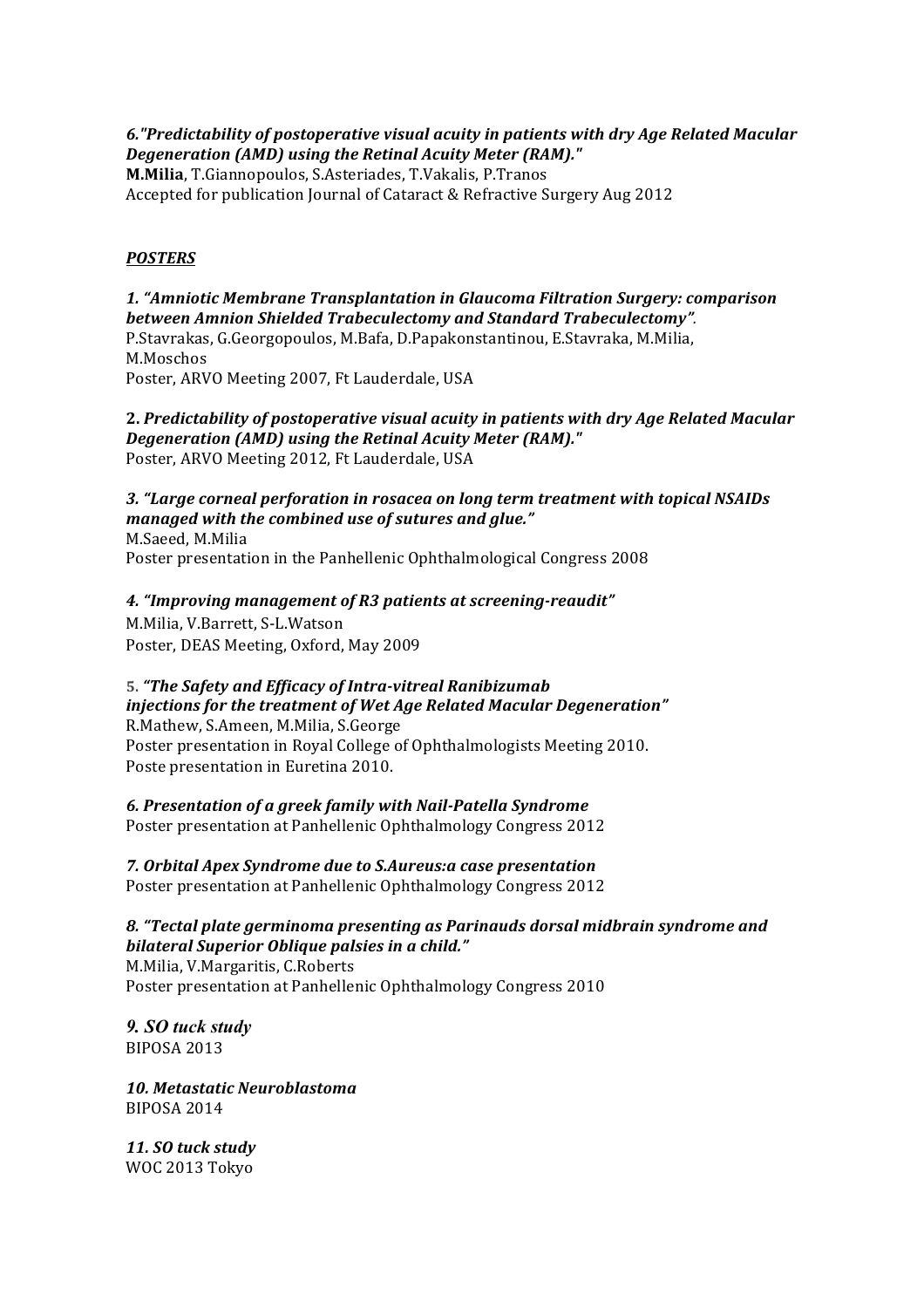## *ORAL PRESENTATIONS*

*1. 'Intracapsular Extraction Cataract Surgery' – Basic Cataract Skills course:from trainees to trainees.* Oral Presentation at HCRS Meeting, Athens 2011

# *2. ' IRVAN' : Idiopatnic Retinal Vasculitis, Arterial Macroaneurysms and Neuroretinitis : Clinical Course and Treatment*

Oral Presentation at Panhellenic Ophthalmology Congress, Athens 2011

## *CONTRIBUTIONS*

SOE Website on EBO exam January 2012 http://soevision.org/yo/reports/ebo-examination-reports/

# *TEACHING EXPERIENCE*

- Weekly practical sessions to medical students during their ophthalmology placement (2008-2014)
- Weekly departmental Ophthalmology teaching (2008-2014)
- Weekly Regional teaching at the Western Eye Hospital (2009-2010)
- GP Ophthalmology Course Western Eye Hospital (March 2010)
- Supervision of Year 1 trainees (2014)
- Royal Society of Medicine Monthly teaching sessions (2009-2010)
- Pre-registration optometrists teaching sessions in clinic (2008-2009)
- "Cataract course: from trainees to trainees" HCRS meeting , Athens 2011

## *AUDIT*

September 2011-February 2012 Personal Cataract Surgery Audit

September 2009-August 2010 St Marys and West London ROP audit Audit of 1 year Lucentis outcomes for Wet ARMD at the Western Eye Hospital

August 2008 - April 2009. Re-audit of the management of the new R3 (Proliferative Diabetic Retinopathy) patients referred to Royal Berkshire NHS Trust diabetic clinic from regional Diabetic Screening.

February 2008 - July 2008.

Audit of the CRAC (Cataract Rapid Assesment Clinic) at Eastbourne DGH.

July 2007 - October 2007

Audit of the complications during phacoemulsification surgery performed by junior doctors in the eye department of Thriasio General Hospital and the corresponding visual outcomes.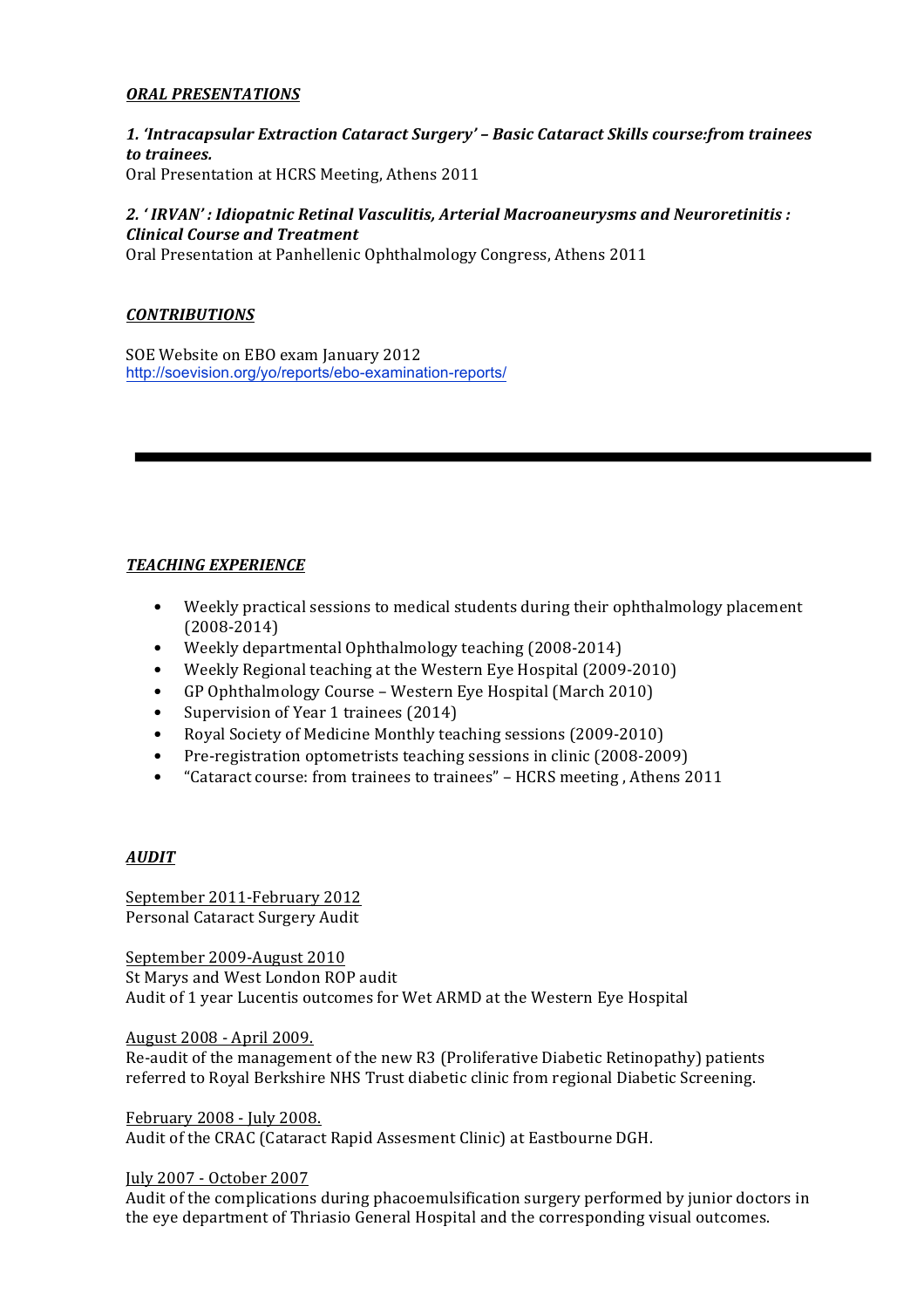# *COURSES*

 Paediatric Ophthalmology Course-Institute of Child Health-GOSH-London BLS Cambridge Symposium, St Johns College Cornea Day, Athens VR Wet Lab, GVRS Meeting, Athens Paediatric Ophthalmology Course-Institute of Child Health-GOSH-London American Academy Meeting Chicago Instruction Courses Glaucoma Update-St Johns College Cambridge Glaucoma Day London Cornea Course East Grinstead QVH Oculoplastics Workshop, Oxford Eye Movements Course, Moorfields Eye Hospital Multifocal IOL Workshop Royal College Meeting Revision course for FRCOphth Part 1 – City University, London Basic Microsurgical Course, RCOphth Alcon Basic Phaco Course Dry Eye Day Allergan, Prof.Bron Oxford Updates Meeting, St.Anne's College ATLS course University Hospital of Patras, Greece

# *VOLUNTEER WORK*

07/2004-08/2004 **Olympic Games-Athens 2004:** Volunteer work in medical services. 2008-2010 **Organisation of fundraining events for Guide Dogs**

#### *CONGRESSES AND MEETINGS*

- Cambridge Symposium
- BIPOSA
- Cornea day St Johns College
- Cambridge Symposium
- 18th International Glaucoma Congress Athens
- GVRS Athens
- EPOS Thessaloniki
- Panhellenic Ophthalmology Meeting
- HCRS International Meeting of the Panhellenic Society of Cataract and Refractive Surgery
- AAO Chicago
- World Congress of Paediatric Ophthalmology, Barcelona
- ESCRS, Barcelona
- Royal College of Ophthalmologists Meeting, Birmingham